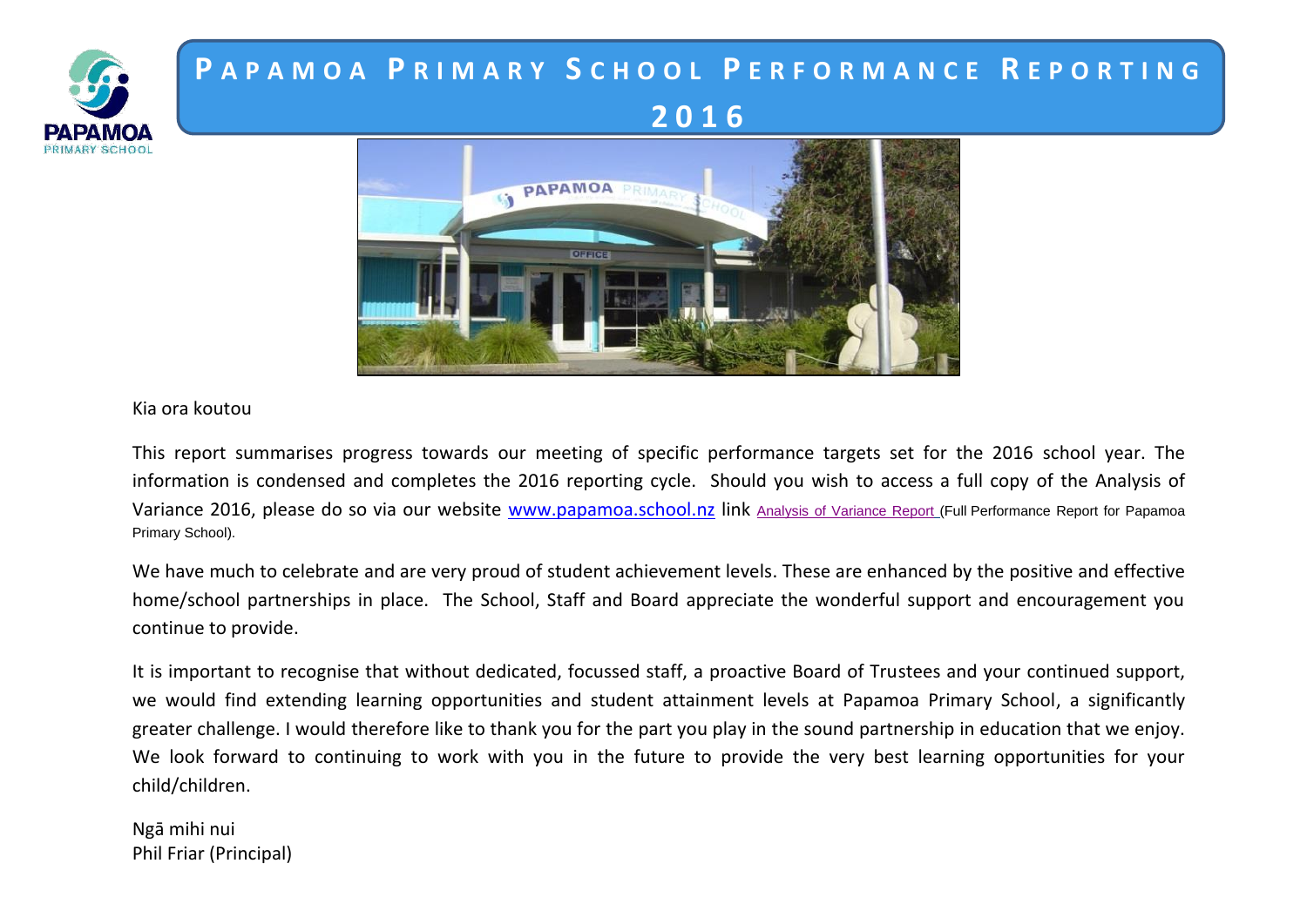| <b>Focus Area: Writing</b>                                                                                                                                                                                   |                                                                                                  |  |
|--------------------------------------------------------------------------------------------------------------------------------------------------------------------------------------------------------------|--------------------------------------------------------------------------------------------------|--|
| <b>Specific Student Performance Aim:</b>                                                                                                                                                                     | <b>Outcomes</b>                                                                                  |  |
| All "After 1 year" students achieving below the standard in 2015 (12%) will show accelerated                                                                                                                 | 89.4% of students in 'After Two Years' achieving at or above the National Standard - a 2.13%     |  |
| progress to be at or above the "After 2 years" National Standard (target group After 2 Years).                                                                                                               | increase from 2015. 11.6% short of 'all students'.                                               |  |
| All "After 3 years" students achieving below the standard in 2015 (11%) will show accelerated                                                                                                                | 92.9% of students in the 'End of Year 4' achieving at or above the National Standard $-$ a 3.09% |  |
| progress to be at or above the "End of Year 4" National Standard (target group End of Year 4).                                                                                                               | increase from 2015. 7.1% short of 'all students'.                                                |  |
| All "End of Year 5"students achieving below the standard in 2015 (18%) will show accelerated                                                                                                                 | 87.3% of students in the 'End of Year 6' achieving at or above the National Standard - a $6\%$   |  |
| progress to be at or above the "End of Year 6" National Standard (target group Year 6).                                                                                                                      | increase from 2015. 12.7% short of 'all students'.                                               |  |
| All Maori students identified as working below and well below the National Standard in 2015 (19%)                                                                                                            | 25.7% of Maori students are currently working below the National Standards $-$ a 3.5% increase   |  |
| will show accelerated progress to be at or above the National Standard in 2016 (target group Maori                                                                                                           | from 2015, 15.2% short of 'all Maori'.                                                           |  |
| students).                                                                                                                                                                                                   |                                                                                                  |  |
| All boys working below and well below the National Standard in 2015(16%) will show accelerated                                                                                                               | 9.61% of boys are currently working below and well below the National Standard - a 7.59%         |  |
| progress to be at or above the National Standard in 2016 (target group male students).                                                                                                                       | increase from 2015. 9.49% short of 'all boys'.                                                   |  |
| <b>Areas of Strength</b>                                                                                                                                                                                     |                                                                                                  |  |
| 91.3% or 508 students are at or above the National Standard.<br>✓                                                                                                                                            |                                                                                                  |  |
| ✓<br>96.3% of the 'After One Year' cohort are achieving at or above the National Standard.                                                                                                                   |                                                                                                  |  |
| 94.4% of the 'End of Year Five' cohort are achieving at or above the National Standard.<br>✓                                                                                                                 |                                                                                                  |  |
| 92.9% of the 'End of Year Four' cohort are achieving at or above the National Standard.<br>✓                                                                                                                 |                                                                                                  |  |
| 89.4% of the 'After Two Years' cohort are achieving at or above the National Standard.<br>✓                                                                                                                  |                                                                                                  |  |
| 87.7% of the 'After Three Years' cohort are achieving at or above the National Standard.<br>$\checkmark$                                                                                                     |                                                                                                  |  |
| 87.3% of the 'End of Year Six' cohort are achieving at or above the National Standard.<br>✓                                                                                                                  |                                                                                                  |  |
| 100% Pasifika are at or above the National Standard.<br>$\checkmark$                                                                                                                                         |                                                                                                  |  |
| 100% MELAA are at or above the National Standard.<br>✓                                                                                                                                                       |                                                                                                  |  |
| ✓<br>92.5% Girls (210) are at or above the National Standard.                                                                                                                                                |                                                                                                  |  |
| ✓<br>90.5% Boys (254) are at or above the National Standard.                                                                                                                                                 |                                                                                                  |  |
| <b>Areas for Improvement</b>                                                                                                                                                                                 |                                                                                                  |  |
| We have identified the following specific areas of underperformance within the various cohorts of students in writing:                                                                                       |                                                                                                  |  |
| All 'After 2 Years' students achieving below the standard in 2016 (10% or 10 students) will show accelerated progress to be at or above the 'After 3 Years' National Standard in 2017 (target<br>o           |                                                                                                  |  |
| group After 3 Years).                                                                                                                                                                                        |                                                                                                  |  |
| All 'After 3 Years' students achieving below the standard in 2016 (10% or 10 students) will show accelerated progress to be at or above the 'End of Year 4' National Standard in 2017 (target<br>o           |                                                                                                  |  |
| group End of Year 4).                                                                                                                                                                                        |                                                                                                  |  |
| All 'End of Year 4' students achieving below the standard in 2016 (7% or 6 students) will show accelerated progress to be at or above the 'End of Year 5' National Standard in 2017 (target group<br>$\circ$ |                                                                                                  |  |
| End of Year 5).                                                                                                                                                                                              |                                                                                                  |  |
| All Maori students identified as working below and well below the National Standard in 2016 (15% or 16 students) will show accelerated progress to be at or above the National Standard in<br>o              |                                                                                                  |  |
| 2017 (target group Maori students).                                                                                                                                                                          |                                                                                                  |  |
| To shift 10% of all Maori students who achieved at National Standards in Term 1 2017 to achieving ABOVE the National Standards by the end of the year.<br>o                                                  |                                                                                                  |  |
| To shift 10% of all students who achieved at National Standards in Term 1 2017 to achieving ABOVE the National Standards by the end of the year.<br>o                                                        |                                                                                                  |  |
| <b>Focus Area: Reading</b>                                                                                                                                                                                   |                                                                                                  |  |
| <b>Specific Student Performance Aim:</b>                                                                                                                                                                     | <b>Outcomes</b>                                                                                  |  |
| All "After 2 Years" students achieving below the standard in 2015 (9%) will show accelerated progress to                                                                                                     | 96.3% of students in the 'After Three Years' achieving at or above the National Standard $-a$    |  |
| be at or above the National Standard by their "After 3 Years" anniversary (target group After 3 years).                                                                                                      | 2.0% increase from 2015. 4.7% short of 'all students'.                                           |  |
| All "After 3 years" students achieving below the standard in 2015 (6%) will show accelerated progress to                                                                                                     | 97.6% of students in the 'End of Year 4' achieving at or above the National Standard - a 3.3%    |  |

All "End of Year 5" students achieving below the standard in 2015 (9%) will show accelerated progress to  $\,$  | 96.2% of students in the 'End of Year 6 Cohort' achieving at or above the National Standard –

increase from 2015**.** 2.4% short of 'all students'.

be at or above the "End of Year 4" National Standard (*target group Year 4*).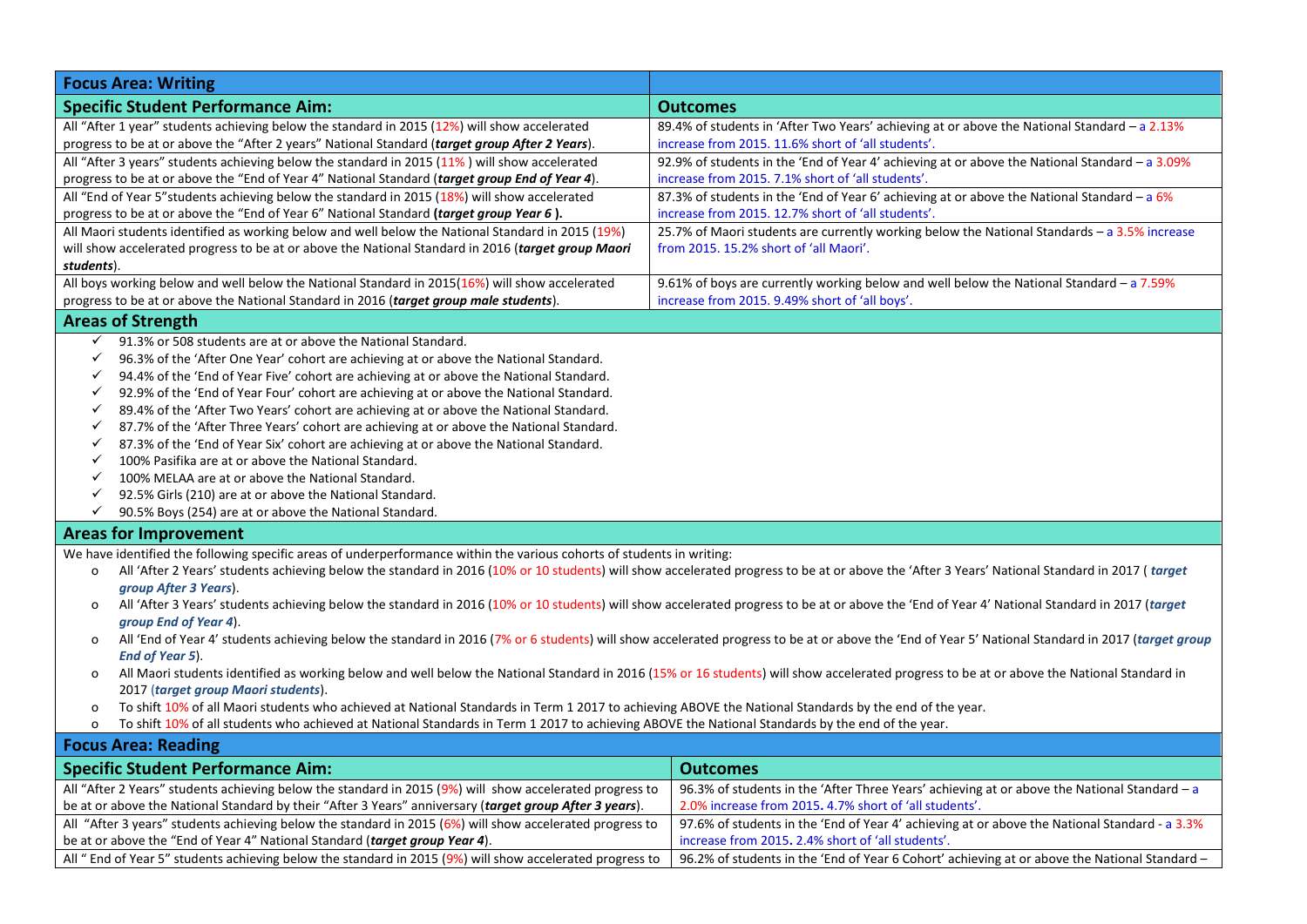| be at or above the National Standard by the end of 2016 (target group Year 6).                                                                                                                              | a 0.5% decrease from 2015. 3.8% short of 'all students'.                                           |  |
|-------------------------------------------------------------------------------------------------------------------------------------------------------------------------------------------------------------|----------------------------------------------------------------------------------------------------|--|
| All Maori Students identified as working below and well below(11%) in 2015 Reading OTJs will show                                                                                                           | 93% of Maori students are achieving at or above the National Standards. - a 4.2% increase          |  |
| accelerated progress to achieve the National Standards in 2016 (target group Maori Students).                                                                                                               | from 2015. 7% short of 'all Maori students'.                                                       |  |
| To shift 13% of our students who achieved the National Standards in 2015 towards achieving above the                                                                                                        | 24% of students are achieving above the National Standards - $a$ 0.75% increase from 2015.         |  |
| National Standard in 2016 (target group students who are transitioning at to above).                                                                                                                        | 12.25% short of the 13% target.                                                                    |  |
| <b>Areas of Strength</b>                                                                                                                                                                                    |                                                                                                    |  |
| $\checkmark$<br>96.7% or 491 students achieved at or above the National Standard.                                                                                                                           |                                                                                                    |  |
| $\checkmark$<br>100% of students in the 'End of Year 5' cohort are achieving at or above the National Standard.                                                                                             |                                                                                                    |  |
| 97.6% of students in the 'End of Year 4' cohort are achieving at or above the National Standard.<br>✓                                                                                                       |                                                                                                    |  |
| 97.5% of students in the 'After One Year' cohort are achieving at or above the National Standard.<br>✓                                                                                                      |                                                                                                    |  |
| $\checkmark$<br>96.3% of students in the 'After Three Year' cohort are achieving at or above the National Standard.                                                                                         |                                                                                                    |  |
| 96.2% of students in the 'End of Year 6' cohort are achieving at or above the National Standard.<br>✓                                                                                                       |                                                                                                    |  |
| 92.6% of students in the 'After Two Years' cohort are achieving at or above the National Standard.<br>✓                                                                                                     |                                                                                                    |  |
| ✓<br>93% Maori (98) students are at or above the National Standard.                                                                                                                                         |                                                                                                    |  |
| ✓<br>100% Pasifika students are at or above the National Standard.                                                                                                                                          |                                                                                                    |  |
| ✓<br>92% Asian (12) students are at or above the National Standard.                                                                                                                                         |                                                                                                    |  |
| 100% MELAA (5) students are at or above the National Standard.<br>✓                                                                                                                                         |                                                                                                    |  |
| ✓<br>98% NZ European/Other European (371) are at or above the National Standard.                                                                                                                            |                                                                                                    |  |
| $\checkmark$<br>97% Girls (220) are at or above the National Standard.                                                                                                                                      |                                                                                                    |  |
| $\checkmark$<br>96% Boys (271) are at or above the National Standard.                                                                                                                                       |                                                                                                    |  |
| <b>Areas for Improvement</b>                                                                                                                                                                                |                                                                                                    |  |
|                                                                                                                                                                                                             |                                                                                                    |  |
| We have identified the following specific areas of underperformance within the various cohorts of students in reading:                                                                                      |                                                                                                    |  |
| All 'After 2 Years' students achieving below the standard in 2016 (7% or 7 students) will show accelerated progress to be at or above the National Standard by their 'After 3 Years' anniversary<br>$\circ$ |                                                                                                    |  |
| (target group After 3 years).                                                                                                                                                                               |                                                                                                    |  |
| All Maori Students identified as working below and well below (6% or 7 students) in 2016 Reading OTJs will show accelerated progress to achieve the National Standards in 2017 (target group<br>$\circ$     |                                                                                                    |  |
| Maori Students).<br>To shift 10% of all students who achieved at National Standards in Term 1 2017 to achieving ABOVE the National Standards by the end of the year.<br>$\circ$                             |                                                                                                    |  |
|                                                                                                                                                                                                             |                                                                                                    |  |
| <b>Focus Area: Numeracy</b>                                                                                                                                                                                 |                                                                                                    |  |
| <b>Specific Student Performance Aim:</b>                                                                                                                                                                    | <b>Outcomes</b>                                                                                    |  |
| All 'After 3 Years' students achieving below the standard in 2015 (17%) will be at or above the "End of                                                                                                     | 86.9% of students in the 'End of Year 4' achieving at or above the National Standard - a 3.9%      |  |
| Year 4" National Standard (target group End of Year 4).                                                                                                                                                     | increase from 2015. 13.1% short of 'all students'.                                                 |  |
| All "After 3 Years" Female students achieving below the standard in 2015 (29%) will be at or above                                                                                                          | 25% of the 'After 3 Years' 2015 female cohort of students achieving below the national standards   |  |
| the "End of Year 4" National Standard (target group End of Year 4 Female).                                                                                                                                  | are now achieving at or above the National Standard $-$ a 4% shortfall from the 2015 target.       |  |
| All "End of Year 4" students achieving below the standard in 2015 (15%) will be at or above the "End                                                                                                        | 89.9% of students in the 'End of Year 5' achieving at or above the National Standard - a 4.4%      |  |
| of Year 5" National Standard (target group End of Year 5).                                                                                                                                                  | increase from 2015. 10.1% short of 'all students'.                                                 |  |
| All End of Year 5" students achieving below the standard in 2015 (14%) will be at or above the "End                                                                                                         | 83.5% of students in the 'End of Year 6' achieving at or above the National Standard - a 2.8% fall |  |
| of Year 6" National Standard (target group End of Year 6).                                                                                                                                                  | from 2015. 15.7% short of 'all students'.                                                          |  |
| All "End of Year 5" Maori students achieving below the standard in 2015 (18%) will be at or above the                                                                                                       | 66.7% of 'End of Year 6' Maori students are achieving at or above the National Standard - a        |  |
| "End of Year "National Standard (target group End of Year 6 Maori).                                                                                                                                         | 14.3% fall from 2015 and 33% short of all "End of Year 6' Maori students.                          |  |
| All 'Maori' students achieving below the National Standard in 2015 (19%) will be at or above the                                                                                                            | 82.9% of all Maori students are achieving at or above the National Standard $-$ a 2.5% increase    |  |
| National Standard (target group All Maori).                                                                                                                                                                 | from 2015. 17.7% short of 'all students'.                                                          |  |
| All "Female" students achieving below the standard in 2015 (15%) will be at or above the National                                                                                                           | 85.9% of Female students are achieving at or above the National Standard - a 0.3% increase from    |  |
| Standard (target group All Female).                                                                                                                                                                         | 2015. 14.1% short of all Female students.                                                          |  |
| <b>Areas of Strength</b>                                                                                                                                                                                    |                                                                                                    |  |
| $\checkmark$ 88.4% or 449 students are at or above the National Standard.                                                                                                                                   |                                                                                                    |  |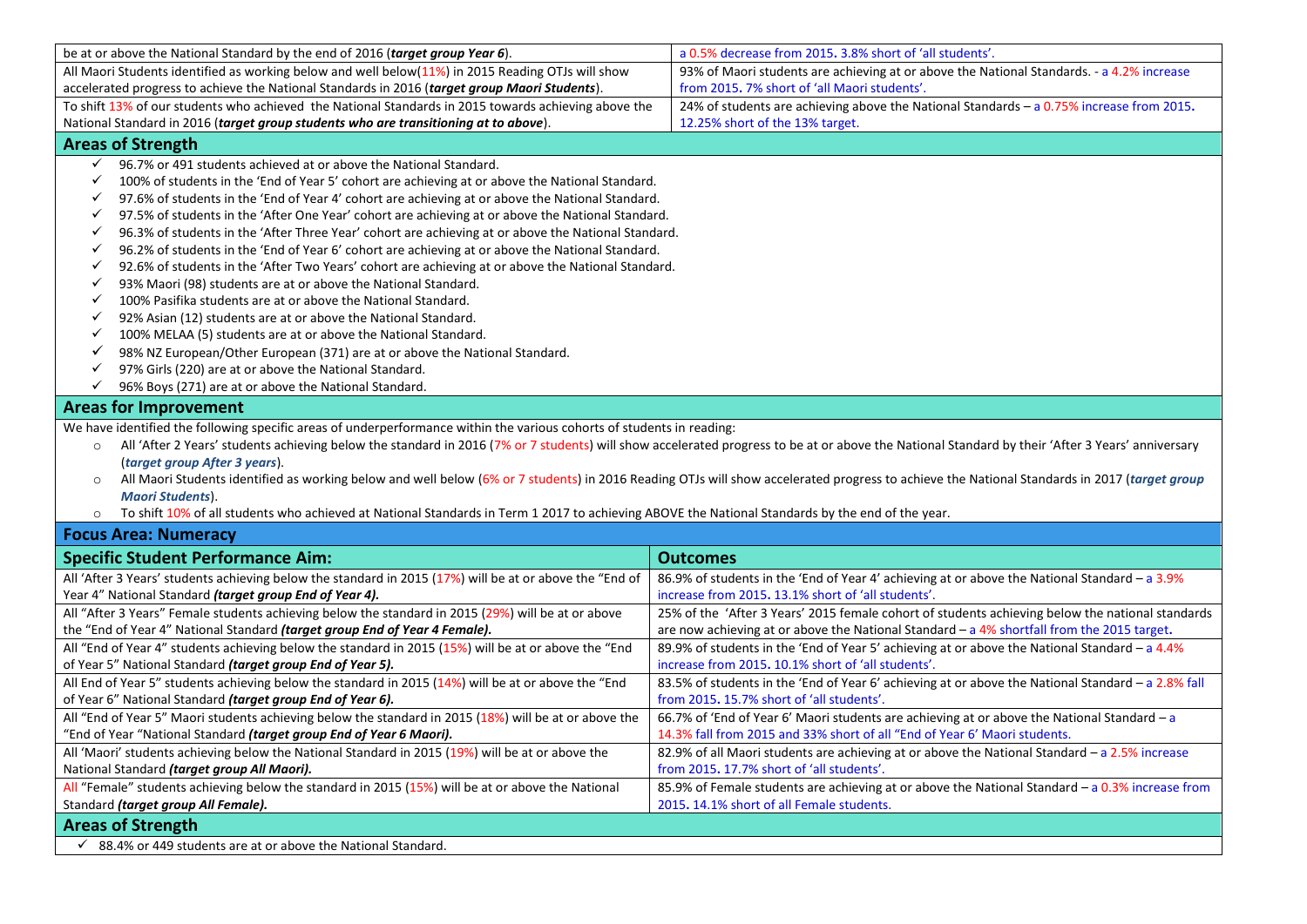- $\checkmark$  97.5% students in the 'After 1 Year' cohort are achieving at or above the National Standard.
- $\checkmark$  89.9% students in the 'End of Year 5' cohort are achieving at or above the National Standard.
- $\checkmark$  89.4% students in the 'After 2 Year' cohort are achieving at or above the National Standard.
- $\checkmark$  86.9% students in the 'End of Year 4' cohort are achieving at or above the National Standard.
- $\checkmark$  92.3% Asian are at or above the National Standard.
- $\checkmark$  90.4% Boys (281) are at or above the National Standard.
- $\checkmark$  85.9% Girls (229) are at or above the National Standard.
- $\checkmark$  Boys and girls achieve at comparable levels across the school

#### **Areas for Improvement**

We have identified the following specific areas of underperformance within the various cohorts of students in maths:

- o All Maori students achieving below the standard in 2016 (17.1% or 18 students) will be at or above the National Standard *(target group All Maori)*
- o All Female students achieving below the standard in 2016 (14.1% or 32 students) will be at or above the National Standard *(target group All Female)*
- o All 'After 3 Years' students achieving below the standard in 2016 (17.3% or 14 students) will be at or above the 'End of Year 4' National Standard *(target group End of Year 4)*
- $\circ$  To shift 10% of all Years 4-6 students who achieved at National Standards in Term 1 2017 to achieving ABOVE the National Standards by the end of the year.

#### **Catering for Specific Learning Needs**

#### **Reading Recovery**

78% of children have been successfully discontinued from the programme this year.

50% of parents attended a Reading Recovery lesson to observe their child working with the Reading Recovery teacher.

## **Oracy Support**

A total of 28 students from Year 0 -1 were supported

92% were discontinued at the appropriate level to join their classroom programme. Newly discontinued students are monitored twice a term until the end of the year.

# **A.L.L. Reading**

A total of 19 Students were supported, all when picked up working well below or below the National Standards. 73% or 14 students showed accelerated progress and are working at National Standards.

# **A.L.L. Writing**

A total of 23 students were supported, all when picked up working well below or below the National Standards. 52% or 12 students showed accelerated progress and are working at National Standards.

#### **Targeted Reading Support**

Support was provided in 1:1 sessions for 30 minutes, 4 days a week for selected students working well below or below National Standards. 50% of students showed accelerated progress.

# **ESOL Support**

A total of 16 students who are ESOL were supported. All students have been fully integrated and are working with their peers.

# **Speech / Language Support**

A total of 10 students were referred for support with 8 being identified as eligible for support. Of the students supported; 25% left PPS, 25% were withdrawn as they were not requiring further support; 12.5% have been discontinued as they no longer meet the Ministry age for support criteria and 37.5% are being carried over for support in the new year.